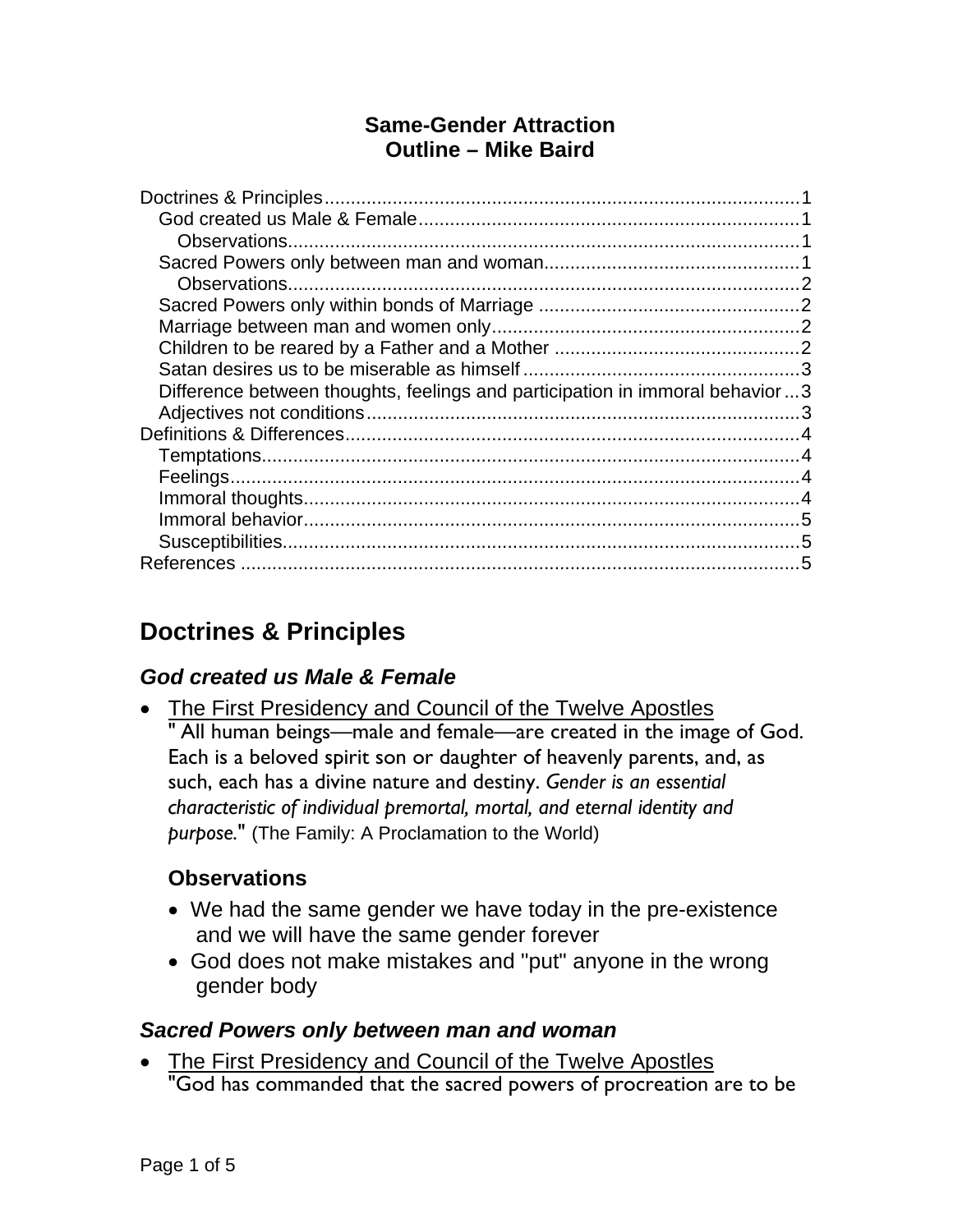*employed only between man and woman*, lawfully wedded as husband and wife." (The Family: A Proclamation to the World)

## **Observations**

• Spencer W Kimball

" All such deviations from normal, proper heterosexual relationships are not merely unnatural but wrong in the sight of God" (The Miracle of Forgiveness, 79)

# *Sacred Powers only within bonds of Marriage*

- The First Presidency and Council of the Twelve Apostles "God has commanded that the sacred powers of procreation are to be employed only between man and woman, *lawfully wedded as husband and wife.*" (The Family: A Proclamation to the World)
- Joseph F Smith

"Sexual union is lawful in wedlock, and if participated in with right intent is honorable and sanctifying. But without the bonds of marriage, sexual indulgence is a debasing sin, abominable in the sight of Deity." (Gospel Doctrine, 309)

• David Bednar

" Complete sexual abstinence before marriage and total fidelity within marriage protect the sanctity of this sacred channel " ("Marriage Is Essential to His Eternal Plan", World Wide Training Feb 2006, (Ensign June 2006))

## *Marriage between man and women only*

- The First Presidency and Council of the Twelve Apostles "Marriage between a man and a woman is ordained of God and that the family is central to the Creator's plan for the eternal destiny of His children." (The Family: A Proclamation to the World)
- 1 Cor  $11:11$

neither is the man without the woman, neither the woman without the man, in the Lord

## *Children to be reared by a Father and a Mother*

 The First Presidency and Council of the Twelve Apostles "Marriage between man and woman is essential to His eternal plan. Children are entitled to birth within the bonds of matrimony, and to be *reared by a father and a mother* who honor marital vows with complete fidelity" (The Family: A Proclamation to the World)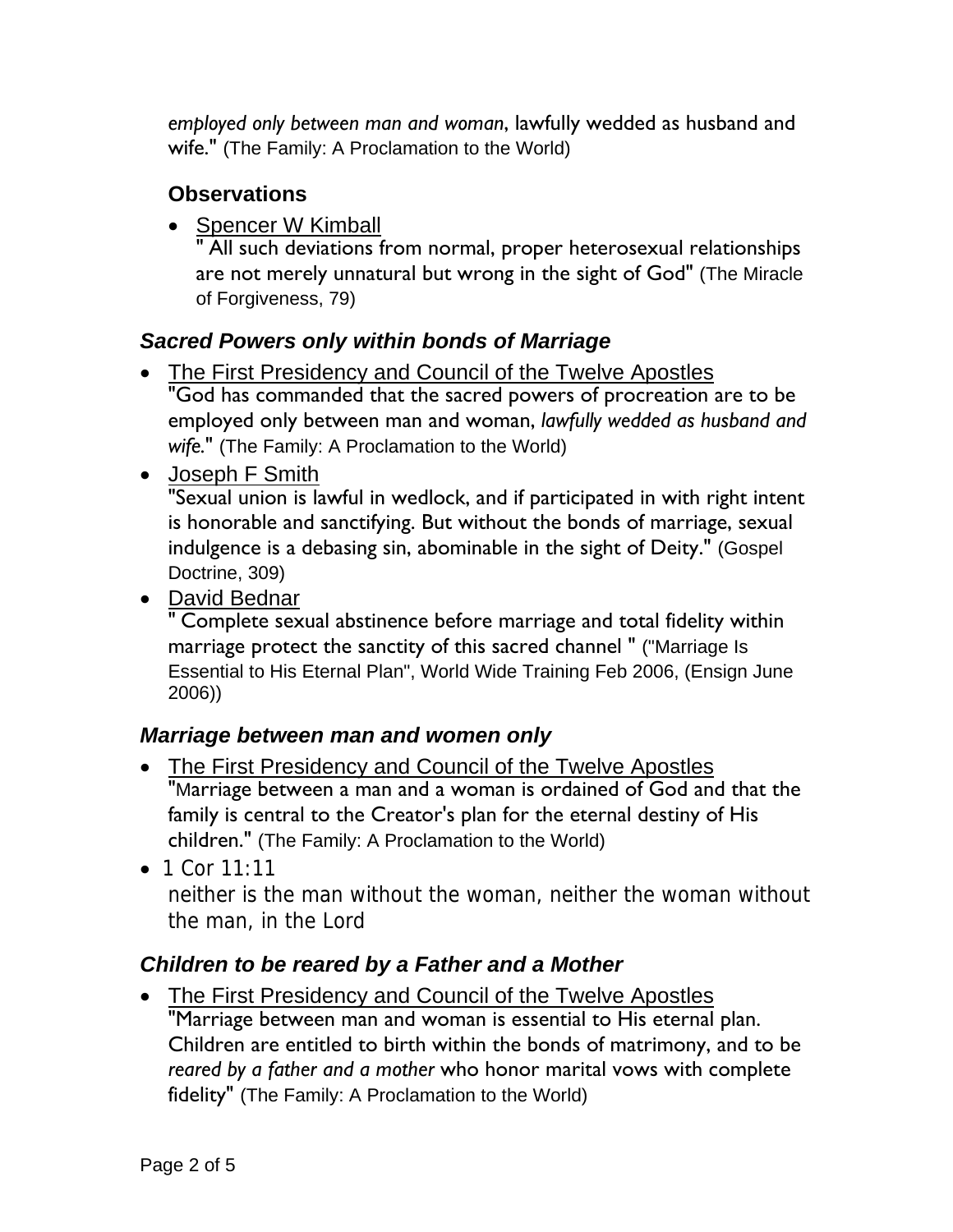#### *Satan desires us to be miserable as himself*

 $\bullet$  2 Nephi 2:27

Wherefore, men are free according to the flesh; and all things are given them which are expedient unto man. And they are free to choose liberty and eternal life, through the great Mediator of all men, or to choose captivity and death, according to the captivity and power of the devil; for he seeketh that all men might be miserable like unto himself.

• Dallin H Oaks

" He seeks to undermine the principle of individual accountability, to persuade us to misuse our sacred powers of procreation, to discourage marriage and childbearing by worthy men and women, and to confuse what it means to be male or female." ("Same-Gender Attraction," Ensign, Oct. 1995, 7)

#### *Difference between thoughts, feelings and participation in immoral behavior*

• Dallin H Oaks

"The First Presidency has declared that "there is a distinction between [1] immoral thoughts and feelings and [2] participating in either immoral heterosexual or any homosexual behavior (Letter of the First Presidency, 14 Nov. 1991)." Although immoral thoughts are less serious than immoral behavior, such thoughts also need to be resisted and repented of because we know that "our thoughts will also condemn us" (Alma 12:14). Immoral thoughts (and the less serious feelings that lead to them) can bring about behavior that is sinful." ("Same-Gender Attraction," Ensign, Oct. 1995, 7)

### *Adjectives not conditions*

• Dallin H Oaks

"We should note that the words homosexual, lesbian, and gay are *adjectives* to describe particular thoughts, feelings, or behaviors. We should refrain from using these words as nouns to identify particular conditions or specific persons. Our religious doctrine dictates this usage. It is wrong to use these words to denote a *condition*, because this implies that a person is consigned by birth to a circumstance in which he or she has no choice in respect to the critically important matter of sexual *behavior*." ("Same-Gender Attraction," Ensign, Oct. 1995, 7)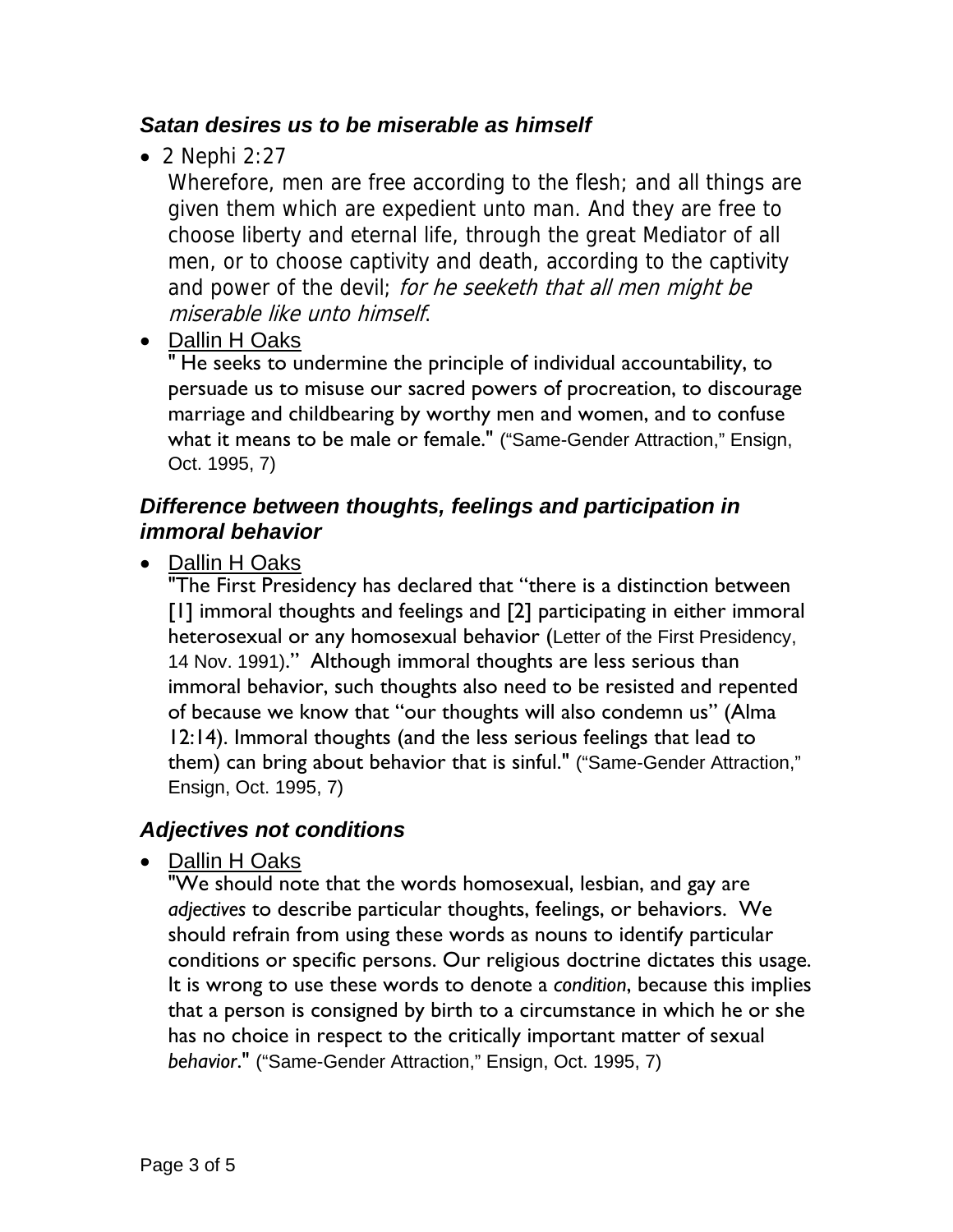# **Definitions & Differences**

- Homosexual *thoughts* & *feelings*
	- Redirect and resist
- Homosexual *behavior*
	- Serious sin
- Dallin H Oaks

" Applying the First Presidency's distinction to the question of same-sex relationships, we should distinguish between (1) homosexual (or lesbian) "thoughts and feelings" (which should be resisted and redirected), and (2) "homosexual behavior" (which is a serious sin)." ("Same-Gender Attraction," Ensign, Oct. 1995, 7)

### *Temptations*

- $\bullet$  Having temptations in of itself is not a sin we are all tempted
	- Independent of our agency
- It is what we do with the temptations is important
	- Depends on our use of agency
- See Atonement Succor when tempted by Mike Baird

## *Feelings*

- Some feelings seem to be inborn
- Some feelings are traceable to mortal experiences
- Some feelings seem to be acquired from a complex interaction of "nature and nurture"
- Feelings should be resisted and redirected
- Dallin H Oaks

"All of us have some feelings we did not choose, but the gospel of Jesus Christ teaches us that we still have the power to resist and reform our feelings (as needed) and to assure that they do not lead us to entertain inappropriate thoughts or to engage in sinful behavior." ("Same-Gender Attraction," Ensign, Oct. 1995, 7)

### *Immoral thoughts*

• Dallin H Oaks

"Although immoral thoughts are less serious than immoral behavior, such thoughts also need to be resisted and repented of because we know that "our thoughts will also condemn us" (Alma 12:14). Immoral thoughts (and the less serious feelings that lead to them) can bring about behavior that is sinful." ("Same-Gender Attraction," Ensign, Oct. 1995, 7)